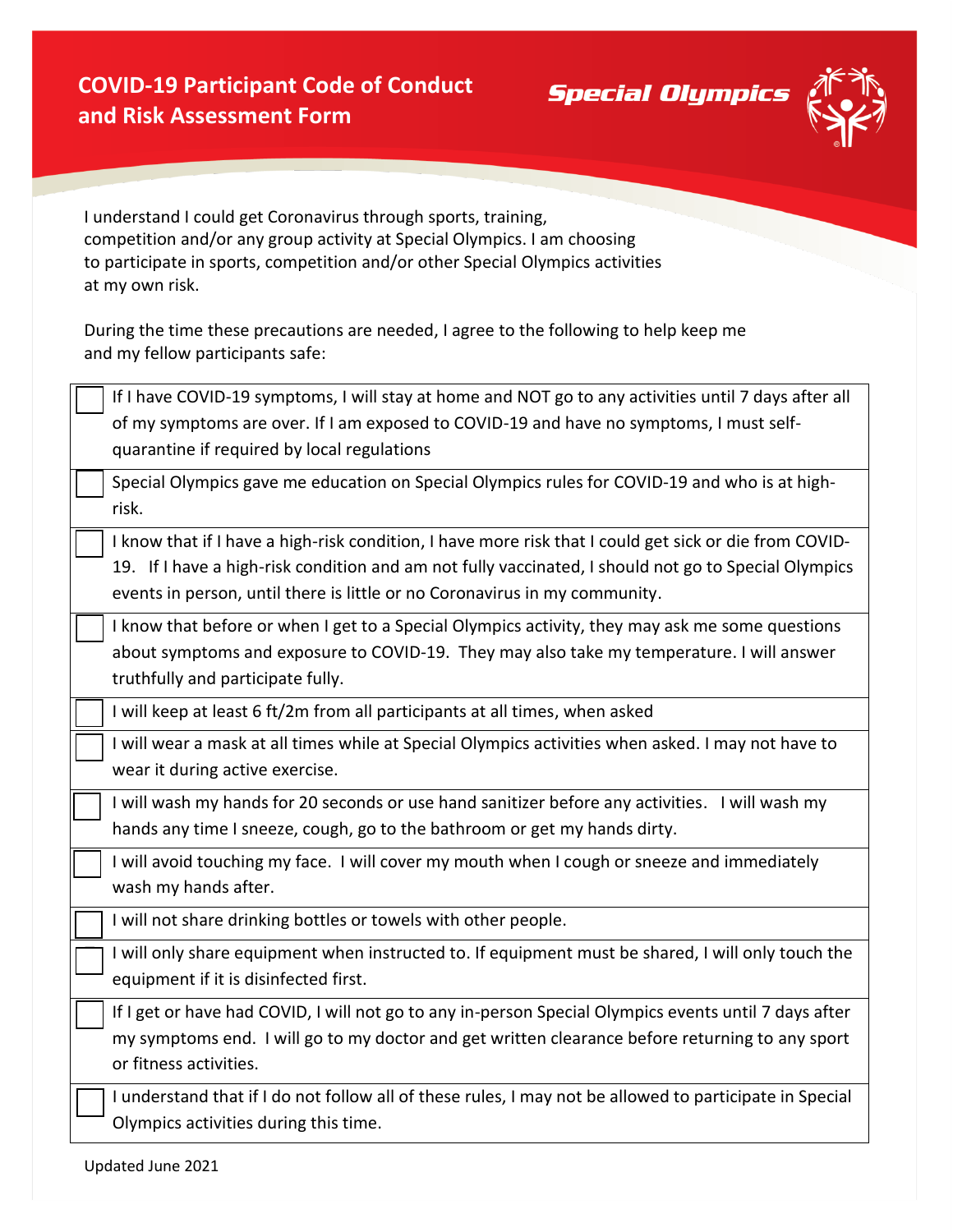**PARTICIPANT FULL NAME**: \_\_\_\_\_\_\_\_\_\_\_\_\_\_\_\_\_\_\_\_\_\_\_\_\_\_\_\_\_\_\_\_\_\_\_\_\_\_\_\_\_\_\_\_\_\_\_\_\_\_\_\_\_

**Special Olympics** 



I HAVE READ ALL OF THIS AGREEMENT OR HAVE HAD IT READ TO ME AND AGREE TO FOLLOW THESE ACTIONS.

| PARTICIPANT FULL NAIVIE. |                                     |                                                                                                       |              |  |  |
|--------------------------|-------------------------------------|-------------------------------------------------------------------------------------------------------|--------------|--|--|
| <b>Phone:</b>            |                                     | Email:                                                                                                |              |  |  |
|                          | Circle one: Athlete Unified Partner | Coach/Volunteer Family/Caregiver                                                                      | <b>Staff</b> |  |  |
|                          | capacity to sign documents)         | <b>PARTICIPANT SIGNATURE</b> (required for adult (age 18+) participants, including adult athlete with |              |  |  |

By signing this, I acknowledge that I have completely read and fully understand the information in this form.

**Signature:** \_\_\_\_\_\_\_\_\_\_\_\_\_\_\_\_\_\_\_\_\_\_\_\_\_\_ **Date:** \_\_\_\_\_\_\_\_\_\_

**PARENT/GUARDIAN SIGNATURE** *(required for participant who is a minor (younger than age 18) or lacks capacity to sign documents)*

I am a parent or guardian of the athlete/participant named above. I have read and understand this form and have explained the contents to the participant as appropriate. By signing, I agree to this form on my own behalf and on behalf of the participant.

| <b>Parent/Guardian Signature:</b> | Date: |  |
|-----------------------------------|-------|--|
|-----------------------------------|-------|--|

| <b>Relationship:</b> |
|----------------------|
|----------------------|

Updated June 2021